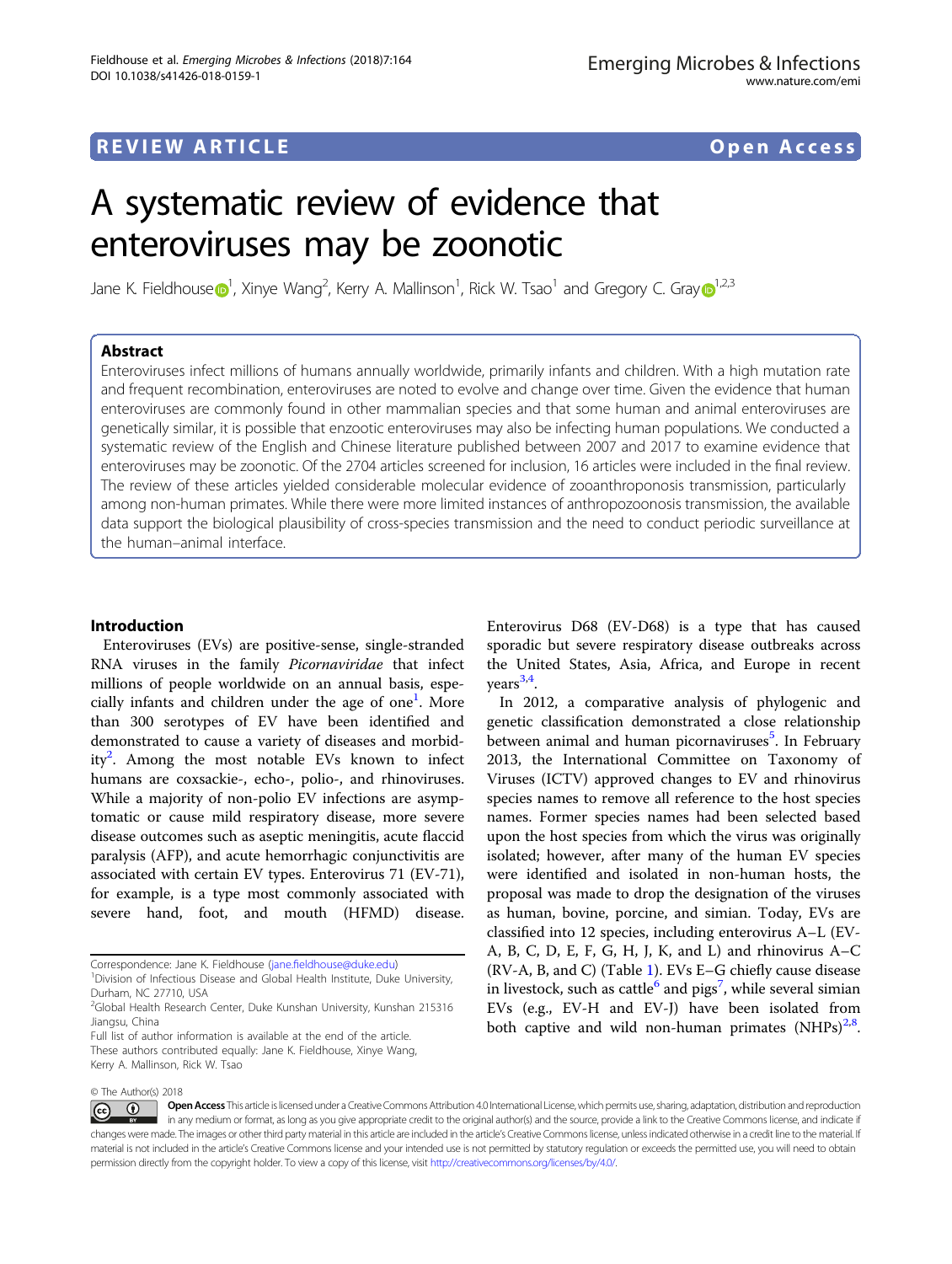<span id="page-1-0"></span>Table 1 Species within the Enterovirus genus

| <b>Current species</b><br>name | Former species<br>name                 | Number of unique<br>viruses recognized |
|--------------------------------|----------------------------------------|----------------------------------------|
| Fnterovirus A                  | Human enterovirus A                    | 25                                     |
| <b>Fnterovirus B</b>           | Human enterovirus B                    | 63                                     |
| <b>Fnterovirus C.</b>          | Human enterovirus C                    | 23                                     |
| Fnterovirus D                  | Human enterovirus D                    | 5                                      |
| <b>Fnterovirus F</b>           | <b>Bovine enterovirus</b><br>(group A) | 4                                      |
| <b>Fnterovirus F</b>           | <b>Bovine enterovirus</b><br>(group B) | 6                                      |
| Enterovirus G                  | Porcine enterovirus B                  | 20                                     |
| Fnterovirus H                  | Simian enterovirus A                   | 1                                      |
| Fnterovirus I                  |                                        | 1                                      |
| Fnterovirus J                  | Unclassified simian<br>viruses         | 6                                      |
| Fnterovirus K                  |                                        | 1                                      |
| Fnterovirus I                  |                                        | 1                                      |
| Rhinovirus A                   | Human rhinovirus A                     | 80                                     |
| Rhinovirus B                   | Human rhinovirus B                     | 32                                     |
| Rhinovirus C                   | Human rhinovirus C                     | 56                                     |

Derived from: refs. [51,52](#page-8-0)

Enterovirus I has historically been excluded for fear of confusion with enterovirus 1; however, a dromedary camel enterovirus was proposed as a new species of EV I to the ICTV in June  $2016^9$  $2016^9$ .

Given the evidence that human EVs may be commonly found in other mammalian species, it is possible EVs that naturally circulate in animal populations may also be infecting human populations. With multiple genotypes, a high mutation rate, and frequent recombination<sup>10</sup>, EVs have considerable potential for cross-species infection. Recognizing that the term "zoonoses" can be confusing $\frac{11}{1}$  $\frac{11}{1}$  $\frac{11}{1}$ , for the purposes of this review, we defined the generic term "zoonoses" as a "two-way street" where a pathogen causing disease might move from either animals to humans or from humans to animals $12,13$  $12,13$ . Where we sought to be directionally more specific, we employed the term "anthropozoonosis", which we embraced as "a disease causing pathogen that is transmitted from animals to humans", and "zooanthroponosis", sometimes referred to as "reverse zoonoses", as "a disease causing pathogen that is transmitted from humans to animals." Therefore, in this report, we sought to review the English and Chinese scientific literature for evidence that EVs may be zoonotic.

#### Methods

In August 2017, we searched the English literature published between 2007 and 2017 on ProQuest, PubMed, Scopus, and Web of Science databases. The systematic review of Chinese literature published between 2007 and 2017 was conducted in September 2017 on the Chinese National Knowledge Infrastructure (CNKI), Wanfang Data and Weipu Data databases. Both reviews followed the standard systematic review procedures established by the Preferred Reporting Items for Systematic Reviews and Meta-Analyses (PRISMA). In each of these databases, we empirically chose to search for citations during the last 10 years as molecular methods for virus detections have markedly increased during the last decade as compared to older diagnostic methods such as cell culture and immunoassays. The search was additionally limited to include the following publication categories: review, article, dissertation, thesis, or journal. Articles were included in the search if they mentioned "enterovirus", "rhinovirus", a virus that belongs to the EV genus ("coxsackie", "echovirus", "poliovirus", "pleurodynia", "simian virus 6", "SV6", and "unclassified simian virus"), or a disease caused by an EV ("Hand, foot, and mouth disease", "Bornholm disease", and "Swine vesicular disease") as well as a term of interest ("human infection", "transmiss\*", "transfer", "cross-species", "interspecies", "zoono\*", "anthropono\*", or "zooanthropono\*") in either the title, abstract, or keywords. The search methods were designed to capture any documentation of zoonotic transmission, regardless of the terms used to describe the type of transmission.

The following search string was used for the English databases: (enterovirus\* OR rhinovirus\* OR coxsackie\* OR echovirus\* OR poliovirus\* OR "Hand, foot, and mouth disease" OR "Bornholm disease" OR pleurodynia OR "Simian virus 6" OR SV6 OR "unclassified simian virus\*" OR "Swine vesicular disease") AND ("human infection" OR transmiss\* OR transfer OR cross-species OR interspecies OR zoono\* OR anthropono\* OR zooanthropono\*). Articles published in languages other than English were not considered during the English literature review.

Concurrently with the English literature review, we conducted a systematic review of the Chinese literature due to the high annual disease burden of EVs in China. Between 2008 and 2013 alone, China experienced epidemic outbreaks and saw over 9 million reported cases of HFMD caused predominantly by EV serotypes A71 (EV-A71) and Coxsackievirus A16 (CV-A16) $14,15$  $14,15$  $14,15$ . From a One Health perspective, China is also seeing increasingly frequent and intense contact between humans and domestic livestock largely due to the rapid increase in demand for meat, poultry, and dairy products. Furthermore, habitat loss and illegal wildlife trade have recently increased human exposure to wild animals $16$ . Conceivably, Chinese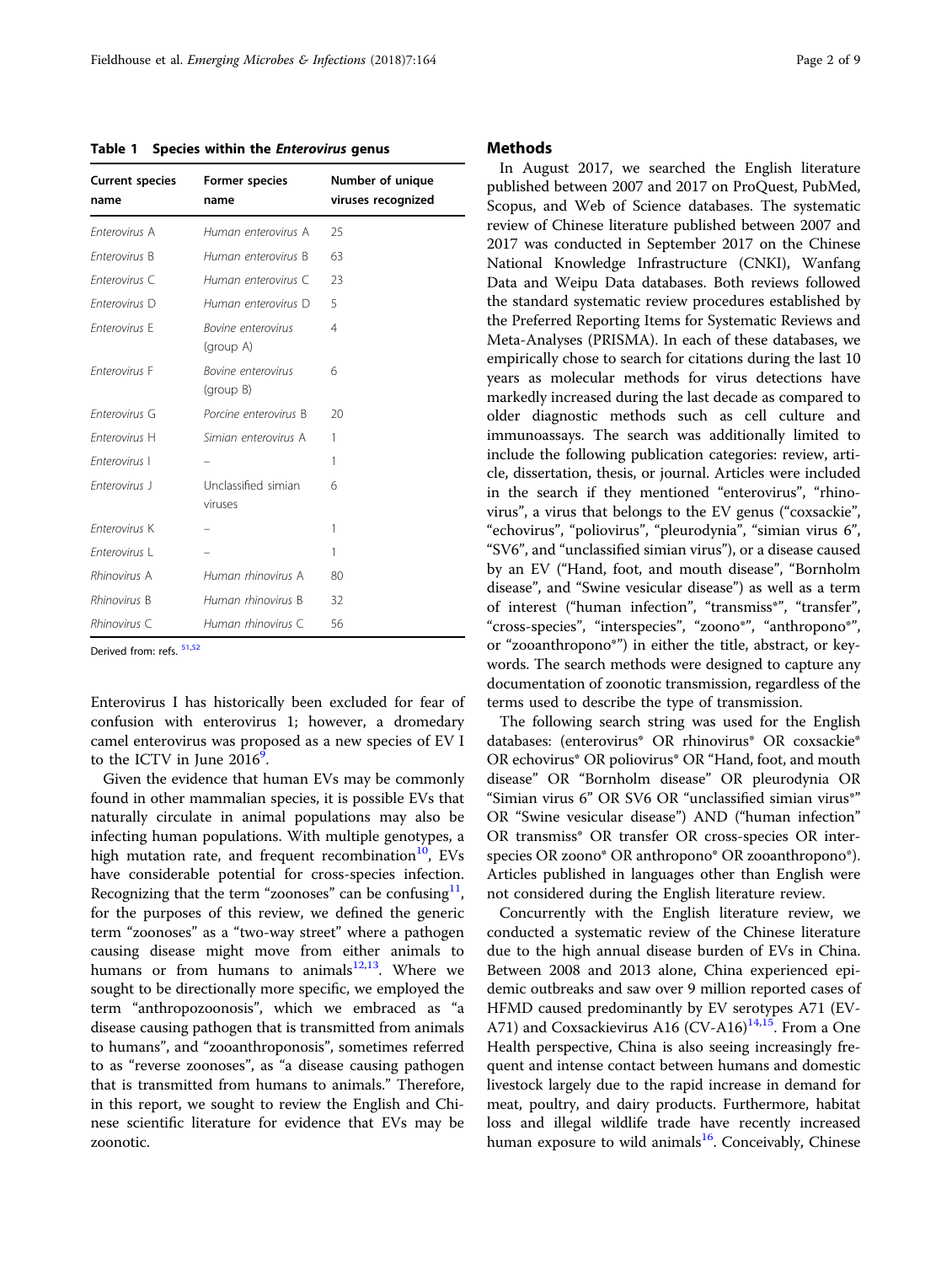populations may be more likely to experience animal EV infections than humans in other societies.

The search terms used for the Chinese literature review were based on the English search terms:  $(SU = 'enterovirus (Changbingdu)' OR SU = 'coxsackie$ (Kesaqibingdu)' OR SU = 'echovirus (Aikebingdu)' OR  $SU = 'r$ hinovirus (Bibingdu)' OR  $SU = 'poliovirus$  $(Xiaoermabizheng)'$  OR  $SU = 'hand$ , foot, and mouth disease (Shouzukoubing)' OR SU = 'bornholm disease (Liuxingxingxiongjitong)' OR SU = 'pleurodynia (Xiongmotong)' OR  $SU = 'simian$  virus (Yuanhoubingdu)' OR  $SU = 'Swine$  vesicular disease (Zhushuipaobing)') AND  $(SU = 'zoonoses$  (Renchugonghuan)' OR  $SU = 'human$ infection (Renganran)'). All articles were in Chinese. The search terms "cross-species", "anthropono\*", and zooanthropono\*" were not included when searching in the Chinese databases as these terms greatly limited the number of articles generated. EndNote X8 was utilized to compile articles and remove duplicates for both the English and the Chinese literature reviews.

# Results

# Search results

A total of 4592 articles were identified by our search strategy. After duplicates were removed, a total of 2704 articles were screened for inclusion (Fig. 1). The title,



abstract, and keywords of all English articles captured by the search were independently reviewed by two authors (J. K.F. and R.W.T. reviewed articles by authors A-L; X.W. and K.A.M. reviewed articles by authors M-Z). The abstracts of 686 Chinese articles were reviewed by X.W. Articles that made no mention of both animal and human infection of an EV were not considered for full-text review. Following the screening of both English and Chinese articles, 53 English articles were selected for fulltext review, which was conducted independently by each author for inclusion. After the full review, 41 articles were removed due to omission of interspecies transmission, omission of EV infection, omission of human infection, incorrect article format or the article being a methods paper (Fig. 1). From the 12 articles selected for final inclusion in the qualitative synthesis, an additional ten articles were identified from the references as potentially significant and were, therefore, reviewed in full. Four of the ten additional articles met the inclusion criteria; thus, a total of 16 English publications were finally chosen in this review (Table [2](#page-3-0)).

Five of the 16 manuscripts included in the review were published prior to 2013 when the ICTV approved changes to EV species names. The 16 selected publications described studies conducted across 11 distinct countries with 43% of the studies  $(n=7)$  clustered in Central African countries, 25% ( $n = 4$ ) in Europe, 12% ( $n = 2$ ) in the United States, and 19%  $(n=3)$  in Asia. Eleven of the 16 studies (69%) discussed the zooanthroponoses of EVs (primarily among NHPs) and two of the articles (13%) discussed possible evidence of anthropozoonoses; however, through phylogenetic or molecular evidence, all 16 articles included in the final analysis documented instances of animal EV infection in humans or human EV infection in animals.

#### Evidence of anthropozoonosis

Two of the studies included in the review documented possible evidence of anthropozoonotic infection of humans with animal  $EVs<sup>17</sup>$  $EVs<sup>17</sup>$  $EVs<sup>17</sup>$ . The 2008 Gür et al.<sup>17</sup> study collected a total of 3020 serum samples from eight species in different regions of Turkey. A microneutralization test provided serological evidence of bovine enterovirus type 1 (BEV-1) in 74 out of 244 healthy adults (30.3%) in Konya, Turkey. After cattle (64.8%), humans had the highest ratio of seropositivity for BEV-1 compared to four other species that tested positive, including sheep (32.8%), goats (27.6%), horses (12.8%), and dogs (3.2%). As a serological study, this article could not provide evidence of active infection or transmission route; however, based on the previous evidence $^{18}$ , the authors suggest the possible cause of human BEV-1 infection could be via contact with infected animals and/or contaminated cattle feces. All samples came from reportedly healthy adults living in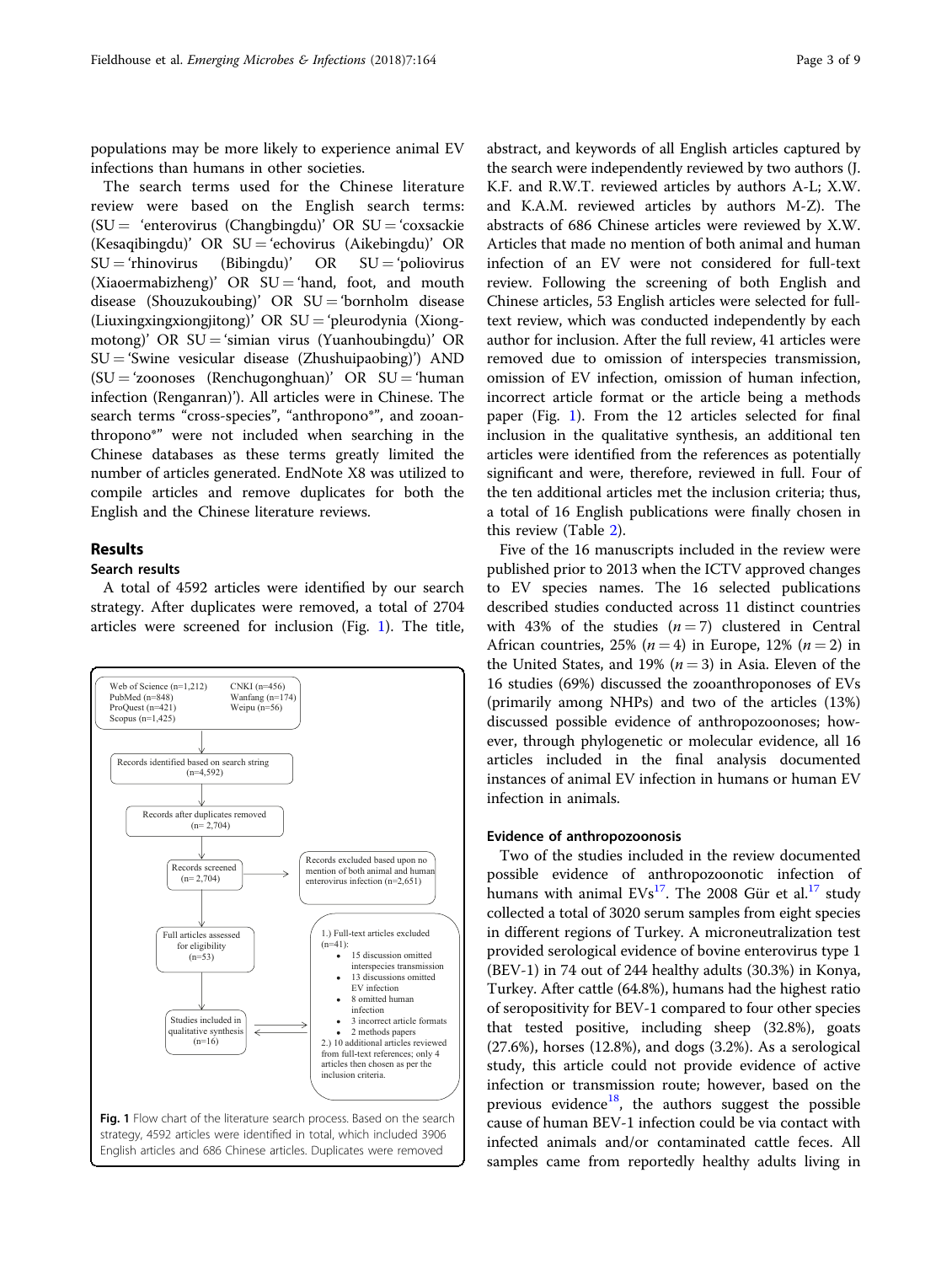| <b>Publications</b>             | Country and year      | Main summary                                                                                                                                                                                                                                                                                                                                                                      | Strength of evidence                                       |
|---------------------------------|-----------------------|-----------------------------------------------------------------------------------------------------------------------------------------------------------------------------------------------------------------------------------------------------------------------------------------------------------------------------------------------------------------------------------|------------------------------------------------------------|
| Gür et al. <sup>17</sup>        | Turkey 2008           | Bovine enterovirus type 1-specific antibodies were detected using a<br>microneutralization test in sera from 74 out of 244 humans living in<br>urban areas of Turkey (no report of clinical infection), as well as horses,<br>dogs, goats, and sheep.                                                                                                                             | Serological study; humans<br>sampled reportedly healthy    |
| Oberste et al. <sup>30</sup>    | <b>USA 2008</b>       | Genome sequences of simian enteroviruses SV6, SV19, SV46, and<br>enteroviruses EV92 and EV103 detected in captive primates<br>demonstrated close phylogenetic relationships to HEV-A. The EV103-<br>POo-1 amino acid sequences also shared 93 and 96% identity with the<br>SV6 on the P2 and P3 regions.                                                                          | RT-PCR and complete genome<br>sequencing                   |
| Smura et al. <sup>34</sup>      | Finland 2011          | A review of enterovirus species evolution includes a description of<br>possible zoonotic origin of EV-70.                                                                                                                                                                                                                                                                         | Review article                                             |
| Harvala et al. $^{23}$          | Cameroon 2011         | Enteroviruses infecting wild chimpanzees were characterized and<br>found to be related to human strains detected in patients in Central<br>Africa, including LM1677 (clustered closely with EV79 in VP1 and VP4/<br>VP2 regions) and KK2640 (grouped closely with the EV70 in the VP1<br>region and with the EV94 in the 5'UTR and 3Dpol).                                        | RT-PCR and near-complete<br>genome sequencing              |
| Nielsen et al. <sup>31</sup>    | Denmark 2012          | A near-complete viral genome of a human strain of coxsackie B3 (CB3)<br>virus was found to be the cause of severe respiratory symptoms and<br>death in a chimpanzee at a zoo in Copenhagen.                                                                                                                                                                                       | RT-qPCR and near-complete<br>genome sequencing             |
| Oberste et al. <sup>32</sup>    | Bangladesh 2013       | Among non-human primates at a zoo in Dhaka, 12.5% of all<br>enteroviruses detected (8/64) based on an analysis of the VP1 region<br>were EVs previously detected in humans. The most common human<br>enterovirus was echovirus 24 (E24). These results are surprising<br>considering the authors' findings among synanthropic NHP<br>populations (Oberste et al. <sup>33</sup> ). | RT-qPCR and partial genome<br>sequencing                   |
| Oberste et al. <sup>33</sup>    | Bangladesh 2013       | Twenty human EVs were detected in synanthropic NHP in Bangladesh<br>with four from HEV-A, 13 from HEV-B and three from HEV-C types<br>determined by the partial VP1 sequencing.                                                                                                                                                                                                   | RT-qPCR and partial genome<br>sequencing                   |
| Sadeuh-Mba et al. <sup>24</sup> | Cameroon 2013         | The strain C08-142 was isolated from a patient with AFP; this strain is<br>related to EV-A76 strain LM1677 and was previously detected in a wild<br>chimpanzee in Cameroon. Similarly, EV-D111 was isolated from<br>healthy child; this strain is closely related to the KK2640, which was<br>also isolated from chimpanzee in Cameroon.                                          | Viral isolation, RT-PCR, and partial<br>genome sequencing  |
| Harvala et al. <sup>26</sup>    | Cameroon, DRC<br>2014 | Species A enteroviruses EV-A76, EV-A89 (based on the VP4 sequences),<br>and A119 (based on the VP4 and VP1 sequences) were detected in<br>apes in Cameroon. EV-A76 and EV-A89 were also isolated from human<br>stool specimens from patients with AFP in a previous study (Oberste<br>et al. $^{29}$ ).                                                                           | RT-PCR, viral isolation and partial<br>genome sequencing   |
| Sadeuh-Mba et al. <sup>25</sup> | Cameroon 2014         | Coxsackievirus A13 and A24, Echovirus 15 and 29 and EV-B82 (VP1<br>region) were detected in stool samples of captive chimpanzees and<br>gorillas. In addition, EV-A76 (wildly circulated in humans) was found in<br>wild chimpanzees.                                                                                                                                             | RT-snPCR, partial genome<br>sequencing and viral isolation |
| Mombo et al. <sup>27</sup>      | Congo 2015            | First identification of a human EV-C (EV-C 99; targeting the capsid gene<br>VP1) found to be associated with AFP in a chimpanzee.                                                                                                                                                                                                                                                 | RT-qPCR, and near-complete<br>genome sequencing            |
| Bruhn et al. <sup>36</sup>      | <b>USA 2015</b>       | Through recombination analysis and phylogenic analysis of 51 SVDV<br>samples (27 from this study and 24 from a previous study) provide                                                                                                                                                                                                                                            | RT-PCR and near-complete<br>genome sequencing              |

# <span id="page-3-0"></span>Table 2 Publications found to be important in considering the zoonotic potential of enteroviruses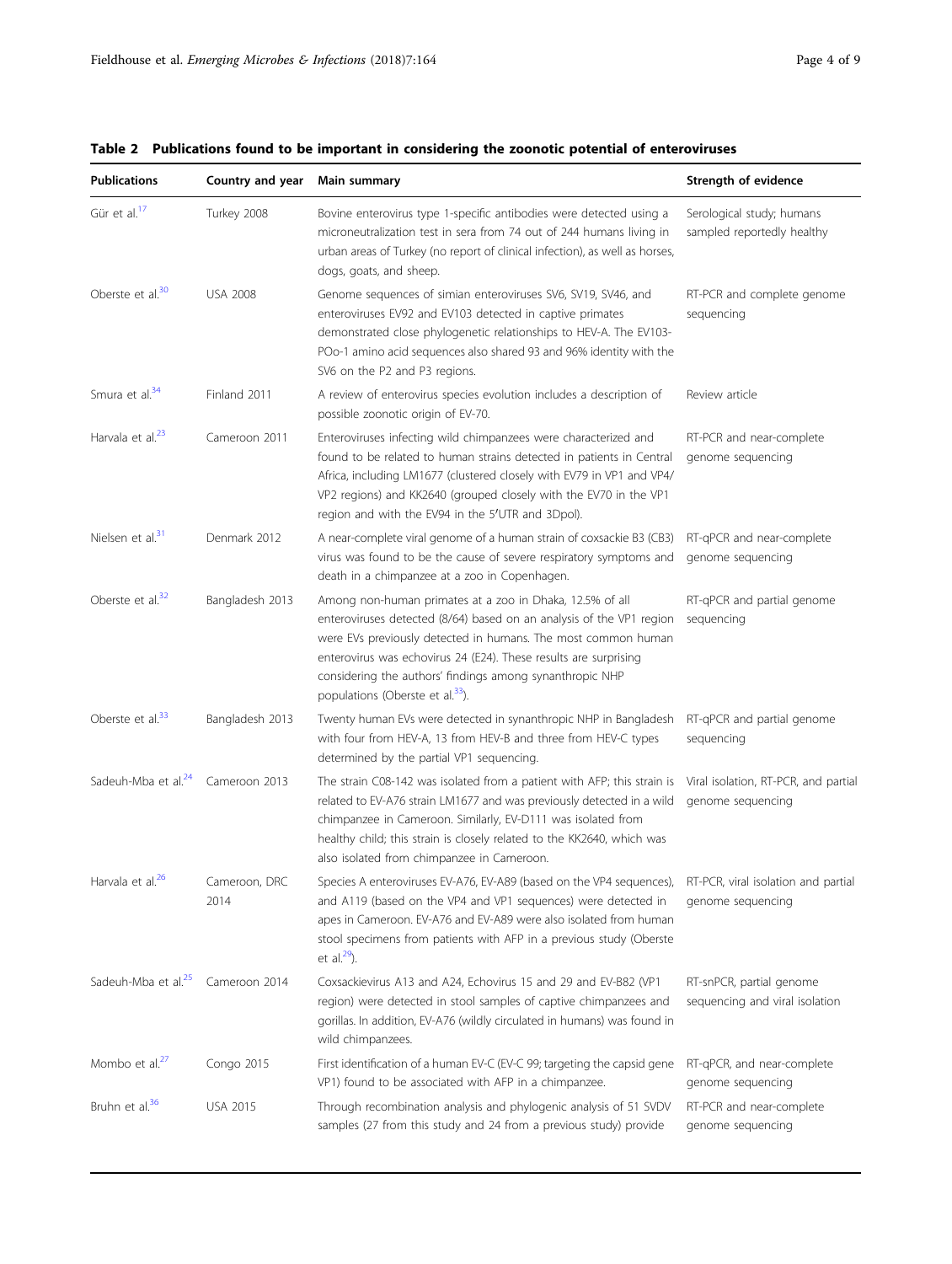Table 2 continued

| <b>Publications</b>                       | Country and year | Main summary                                                                                                                                                                                                                                                                                                                                                                                                                                                                                                  | Strength of evidence                                       |
|-------------------------------------------|------------------|---------------------------------------------------------------------------------------------------------------------------------------------------------------------------------------------------------------------------------------------------------------------------------------------------------------------------------------------------------------------------------------------------------------------------------------------------------------------------------------------------------------|------------------------------------------------------------|
| Grützmacher et al. <sup>19</sup> CAR 2016 |                  | evidence that SVDV originates from a single recombinant origin of CV-<br>B5 and CV-A9, supporting the hypothesis of a single anthroponotic<br>transfer origin (human to pig).<br>A gorilla fecal sample tested positive for EV most similar to simian<br>agent 5 B165; a human fecal sample tested positive for EV most similar<br>to swine vesicular virus (89% identity, 5'UTR; Accession: AY875991.1)<br>and human enterovirus 71 (90% identity, partial, gene for polyprotein,<br>Accession: AB575924.1). | RT-qPCR and partial genome<br>sequencing                   |
| Du et al. $^{22}$                         | China 2016       | Sequencing of EV from rodents in china detected 72% identity with<br>human coxsackie virus A11 (nt sequence 295-632 of 5'UTR) and 73%<br>identity with EV-D68 (179-628 of 5'UTR).                                                                                                                                                                                                                                                                                                                             | Sequence-independent PCR and<br>next-generation sequencing |
| Lomakina et al. <sup>37</sup>             | Russia 2016      | Coxsackie B4 characterization demonstrated phylogenetic evidence<br>that SVDV emerged from a human ancestor between 1945 and 1975<br>(T75 diverging from human CVB4 after 1945).                                                                                                                                                                                                                                                                                                                              | Viral isolation, Sanger sequencing<br>using PCR            |
| Mombo et al. <sup>28</sup>                | Gabon 2017       | Thirty-two out of 600 fecal samples from wild apes and monkeys were<br>positive for EVs with HEV-A and HEV-B strains (targeting the VP1 and<br>VP2 regions) detected in the chimpanzee samples and HEV-B and<br>simian EV-J identified in mandrill samples.                                                                                                                                                                                                                                                   | RT-qPCR and partial genome<br>sequencing                   |

RT-PCR reverse transcription-polymerase chain reaction, RT-qPCR real-time reverse transcription-polymerase chain reaction, RT-snPCR semi-nested reverse transcription-polymerase chain reaction, HEV-A human enterovirus A, NHP non-human primate, AFP acute flaccid paralysis, SVDV swine vesicular disease virus

urban areas, where contact with infected cattle feces was presumably lower than in rural areas. During this systematic review we found no other publication that documented seropositivity for BEV-1 in humans subsequent to this 2008 study.

Grützmacher et al. reported several respiratory disease outbreaks occurring simultaneously among gorilla populations and humans residing in nearby research camps in the Dzanga Sangha Protected Areas of the Central African Republic $19$ . The study noted that respiratory symptoms manifested in the human population prior to the first respiratory signs being noticed among the gorilla population. In the first outbreak investigated, one of the 16 human specimens (fecal samples and throat swaps) collected tested positive for EV by PCR and viral sequencing. When analyzed using the National Center for Biotechnology Information's (NCBI) Basic Local Alignment Search Tool (BLAST), the human specimen most similarly matched swine vesicular virus (isolate ITL 2/92 5′ UTR; Accession: AY875991.1) and human EV-71 (isolate 17001, gene for polyprotein, partial cds; Accession: AB575924.1), with 89 and 90% similar identity, respectively. Additionally, one of the seven fecal samples tested positive for an EV with 90% identity to Simian agent 5 (strain B165, complete genome; Accession: AF326751.2) based on the NCBI database. In the third outbreak, 12 out of 25 fecal samples collected from gorillas were positive for EV. Interestingly, sequences of these positive samples were identical with the human EV sequence detected in the first outbreak, which also matched with a high percentage both swine vesicular disease virus (SVDV) and EV-A 71. SVDV is believed to be evolved from coxsackie B virus serotype 5 (CBV-5) and is generally regarded as an animal  $EV^{20,21}$  $EV^{20,21}$  $EV^{20,21}$  $EV^{20,21}$  $EV^{20,21}$ . Although this study does not provide evidence of how humans were infected with animal EVs, these results still demonstrate the possible zoonotic potential of EVs.

#### Evidence of zooanthroponosis

As compared to the evidence of anthropozoonotic EV transfer from animals to humans, we found that the majority of publications included in the final review  $(n =$ 11) demonstrated evidence of zooanthroponosis EV transfer from humans to animals. Ten of these publications documented evidence of human EV infections in NHPs, specifically chimpanzees, gorillas, mandrills, and Old-World monkeys (OWMs) such as macaques and baboons. One publication provided evidence that human EVs might also infect rodents $^{22}$ .

Interestingly, six of these 11 publications were from studies clustered in Central Africa: three cited studies of NHP EV-infections only in Cameroon<sup>[23](#page-7-0)–[25](#page-8-0)</sup>, one in both Cameroon and the Democratic Republic of the Congo  $(DRC)^{26}$  $(DRC)^{26}$  $(DRC)^{26}$ , one in the DRC<sup>27</sup>, and one in Gabon<sup>[28](#page-8-0)</sup>.

Harvala et al. screened chimpanzee and gorilla stool samples in the jungles of Cameroon where there was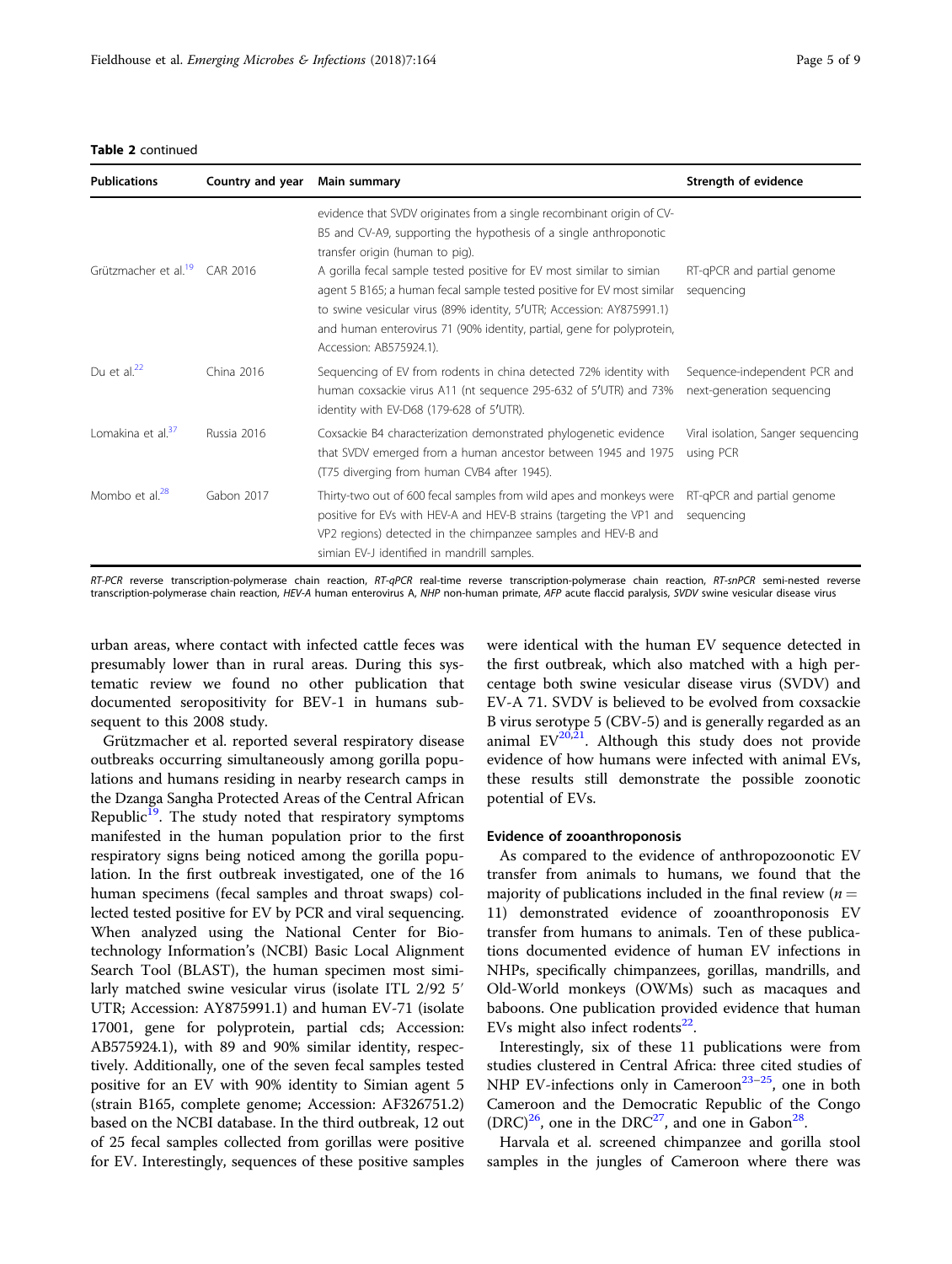reportedly very minimal human contact<sup>23</sup>. The study found chimpanzee EVs that closely related to human EV-A and -D species in the complete VP1 region, including EV-A76 strains and a new species D type, assigned as EV-D111. Although it is unclear if the EVs detected in these fecal samples were indigenous to the chimpanzee populations or were directly or indirectly transmitted from humans, scholars still provide evidence about the possible cross-species transmission of EVs between humans and NHPs in Cameroon. Subsequently, in their 2014 publication, Harvala et al.<sup>26</sup> similarly detected human EVs in stool samples from chimpanzees, gorillas, and bonobos in other forested areas of Cameroon and the DRC, including EV-A76. In addition, the VP4 sequences of viruses isolated from chimpanzees had close identity to EV-A89 and a newly identified species A type (EV-A119) was detected from chimpanzees and gorilla in this study (both VP4 and VP1 sequences). These two types of EVs that have been demonstrated to infect humans<sup>[24](#page-7-0),[25](#page-8-0),[29](#page-8-0)</sup>. Citing the Harvala et al. studies<sup>[23,](#page-7-0)26</sup>, Sadeuh-Mba et al. found similar results when characterizing stool specimens collected from both captive and wild NHPs, with 18 out of 21 EVs (including EV-A76, EV-A71, Echovirus-15, Echovirus-29, EV-B82, Coxsackievirus-A13, and Coxsackievirus-A24) detected in chimpanzees and gorillas and one of six monkey-derived EVs reportedly circulating in human populations<sup>25</sup>. In their previous study of human EVs circulating in both healthy children and patients with AFP, Sadeuh-Mba et al. isolated several viruses that had been detected in wild chimpanzees, including EV-D111 and EV-A7 $6^{24}$  $6^{24}$  $6^{24}$ . Using viral isolation, RT-PCR and sequencing, the 2014 Sadeuh-Mba et al. publication also provides strong evidence to support the hypothesis that the diversity of EVs in NHPs might be much broader than previously understood in the Harvala et al. studies $23,26$  $23,26$ . For example, two new EVs, sharing only 55.6–57.9% nucleotide and 52.2–53.2% amino acid VP1 sequence identity with the closest EV (SV6), were identified during this study and proposed as new EV types EV-122 and EV-123.

Mombo et al. was the first report to document that a human EV-C99 was associated with AFP symptoms in a captive chimpanzee in  $Congo^{27}$ . Two years later, Mombo et al. screened fecal samples from wild-living primates (include OWMs and apes) and through nucleic acid detection detected a novel human EV-B type (EV-B11) in mandrills, as well as human EV-A type (closely related to EV90) and EV-B type (EV107 and EV-B112) in chimpanzees $^{28}$ . These findings are all consistent with previously published reports in this review.

Studies across the US $^{30}$ , Europe<sup>[31](#page-8-0)</sup>, and Asia<sup>[32](#page-8-0),[33](#page-8-0)</sup> supported the findings of human EV infection in NHPs, predominantly among captive primates. Interestingly, Oberste et al. found that nearly all EVs detected in synanthropic NHPs in Dhaka, Bangladesh, were human EVs based on VP1 sequencing, whereas only 12.5% of the detected EVs among NHPs in a zoo in Dhaka were human EVs<sup>[32](#page-8-0),33</sup>. A 2016 study in China provided some of the only evidence of EV infection among species other than NHPs. The EVs detected in rodents shared 72% identity with human coxsackievirus A11 based on the nucleotide sequence from 295-632 of the 5′UTR (Tibet2015) region and 74% identity with EV-D68 based on 179-628 of 5′ UTR (NX2015) region $^{22}$ .

#### Supporting phylogenic evidence

It is well documented that SVDV originated in humans as human coxsackie virus B5, which transferred to pigs between 1945 and 1965 $34,35$ . Through recombination and phylogenetic analysis, Bruhn et al. recently suggested that SVDV may have originated from a single recombinant event<sup>36</sup>. More recently, a virus isolate (T75) from a 1975 SVDV outbreak in Central Russia was propagated, sequenced, and compared to an isolate from the first reported outbreak of SVDV in the Soviet Union (strain O72). Lomakina et al. found the T75 strain shared 80.0–90.4% identity with human coxsackievirus B4 in the VP1 region using Sanger sequencing. However, unlike the CVB5-related SVDV, which has caused several epizootic outbreaks since the 1960s, T75 has not become an established swine pathogen<sup>[37](#page-8-0)</sup>. Our understanding that SVDV originated as a human EV supports the finding that cross-species transfer of EVs occurs in animal species beyond NHPs.

### **Discussion**

The majority of the studies included in this review clearly documented that animal infection with several HEV types (including EV-A, B, C, and D) have at least occasionally occurred. Interestingly, among these studies, the reverse zoonoses of EVs between NHP populations and humans are discussed most frequently. It also became evident through the review that there have been a number of diverse HEVs identified in NHPs. For instance, the Harvala et al. studies $^{23,26}$  $^{23,26}$  $^{23,26}$  $^{23,26}$  and Sadeuh-Mba et al. studies<sup>[24](#page-7-0),[25](#page-8-0)</sup> detected diverse EV species, such as species A (A76, A89, A90, A119), species B (B110), and species D (D111, D120) through screening of fecal samples collected from wild chimpanzees and gorilla in Central African countries (primarily in Cameroon). These EV types have been also detected in humans or were found to be closely related to previously detected HEV types. Similarly, the Oberste et al. studies conducted in Bangladesh also reported that several types of HEVs (including species A, B, and C) detected from both captive and wild NHPs (primarily Rhesus macaques) $32,33$ . It is worth noting that EV-A76 was detected from both human samples and urban rhesus macaques in Bangladesh as well, although EV-A76 was not the most prevalent picornavirus detected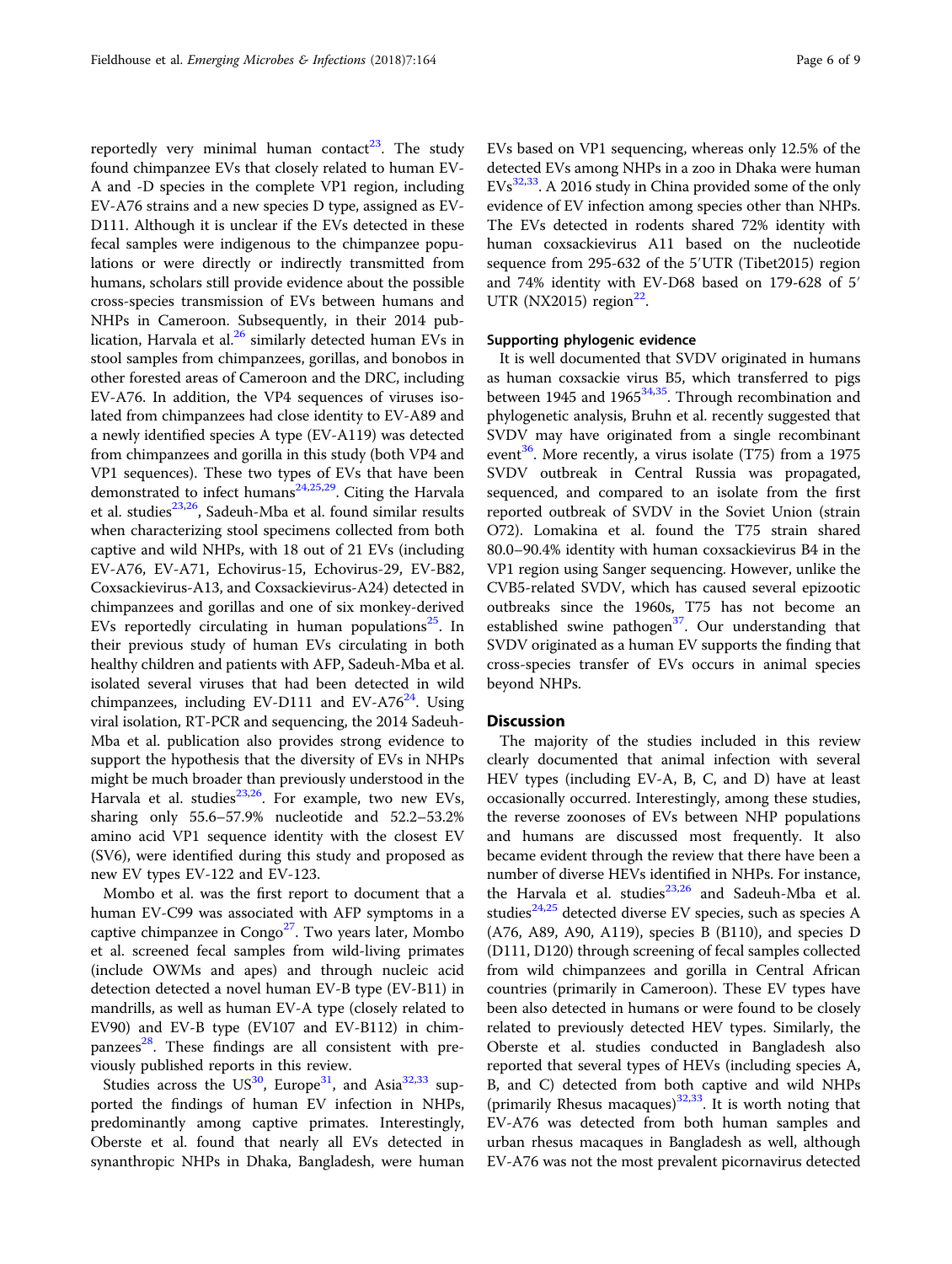among NHPs in the study. In similar studies conducted in Denmark and the USA, although researchers did not find the same types of HEVs as previously described in the studies conducted in Bangladesh and Central Africa, authors did find several new types of EVs that also closely related to HEVs circulating in rhesus macaques, including Coxsackie B3 (CB3, now assigned into species  $B$ )<sup>[31](#page-8-0)</sup>, simian enterovirus 46 (SV46), and EV92 $^{30}$ . These results may indicate that NHPs are susceptible to more diverse types of HEVs than previously expected.

In contrast to human infections with HEVs, which have been widely studied in the past decades, NHP infections with HEVs have not historically received as much attention. Based on the evidence from a growing number reported instances of NHP infection with diverse HEVs, as well as several instances of human infection with nonhuman EVs, there are compelling data to show the pos-sibility for cross-species EV transmission<sup>[23](#page-7-0)-[26](#page-8-0),[32](#page-8-0),[33](#page-8-0),[38](#page-8-0)</sup>. It is, therefore, important to understand the relationship between humans and NHPs and consider the susceptibility of NHPs to HEV infection.

Numerous previous reports mentioned that NHPs shared more than 90% of human DNA. Among these NHPs, chimpanzees (>99% with human DNA) were reported to be humans' closest living relatives  $38,39$ . Our findings in this review support the hypothesis that NHPs (especially chimpanzees) may be at an increased risk for infection with human diseases because of their genetic similarity and due to less of a species barrier for pathogen transfer. However, the condition that this phenomenon is hinged on is close contact between NHPs and humans. It is well documented that there has been an increase in contact between NHPs and humans in recent decades, especially in Central African countries and South Asian countries<sup>40</sup>. For instance, Wolfe et al. and Betsem et al. describe how the growing demand for bushmeat and intensified deforestation of tropical forests in Central Africa have escalated humans' hunting activities $41,42$ . These hunting practices increase wild NHPs' proximity to humans and heighten the risk of human pathogen infections in NHPs. In addition, due to rapid urbanization, an increase in population density and change in land use (i.e. forest encroachment) in recent decades, many South Asian countries (i.e. Singapore, and Bangladesh) have reported the NHPs (e.g. Rhesus macaques and long-tailed macaques) thrive in new human habitats, also thereby increasing the interactions between humans and  $NHPs<sup>33,43</sup>$  $NHPs<sup>33,43</sup>$  $NHPs<sup>33,43</sup>$  $NHPs<sup>33,43</sup>$  $NHPs<sup>33,43</sup>$ 

In 2007, Wolfe et al. reported, "primates constitute only 0.5% of all vertebrate species but have contributed about 20% of our major human diseases<sup>"[44](#page-8-0)</sup>. Indeed, there are many human infectious diseases with NHP origins that are well-known and documented, including  $HIV/ALDS<sup>45</sup>$  $HIV/ALDS<sup>45</sup>$  $HIV/ALDS<sup>45</sup>$ , dengue<sup>[46](#page-8-0)</sup>, hepatitis  $B^{47}$  $B^{47}$  $B^{47}$ , and malaria<sup>48</sup>. Although no

studies included in this review demonstrated human infection with an NHP EV, many of them indicate that NHP infection with human EVs might amplify human viruses or even facilitate recombination with primate EVs, yielding a novel source of future emerging diseases in humans. Thus, future studies exploring cross-species transmission of EVs between NHPs and humans are still needed.

The zoonotic transfer of EVs is not, however, limited to NHPs and humans; other animal EVs have also been found to infect humans and diverse animal species, such as BEV and SVDV. Subsequent to the Gür et al. $^{17}$  $^{17}$  $^{17}$  study of BEV-1 antibodies in humans, horses, dogs, goats, and sheep, McClenahan et al. (2013) found that alpacas had been infected with BEVs in the United States<sup>49</sup>. The review also demonstrated the close relationship between SVDV and an HEV-B serotype, coxsackievirus B5 (CVB5), suggesting that SVDV was produced by the recombination between CVB5 and one other EV-B serotype $17,37$  $17,37$ . These findings highlight the potential for cross-species transmission of SVDV. Cross-species transmission of animal EVs may also increase the risk for new emerging infectious diseases, as animal EVs may more easily mutate or recombine with other viruses in an animal host.

This systematic review had a number of limitations. First, as we limited the online review to studies published during the past ten years (focusing upon the more frequent use of molecular methods), the review may have missed some early reports of possible EV zoonoses. For example, we learned of the 1973 report documenting probable SVDV infections among workers at the Animal Virus Research Institute (United Kingdom) through ser-ological assessment<sup>[21](#page-7-0)</sup> through an external reviewer of the manuscript. Similar, non-molecular evidence of zoonoses may have been missed. Second, through our search strategy we focused heavily upon zoonoses, and may have missed some important reports of cross-species infections among nonhuman animals $50$ . We cannot exclude the possibility that partial genomes of viruses detected in animal feces were pathogens passing through the digestive system without active infection. Additionally, this review only found limited articles demonstrating evidence of anthropozoonosis EV infection. Although the findings of these studies demonstrate the potential for animal EVs to infect humans, these results are not generalizable. For example, as a serological study, the Gür et al. study<sup>[17](#page-7-0)</sup> cannot provide evidence of active BEV-1 infection. In the other study demonstrating possible evidence of anthropozoonosis , Grutzmacher et al. found only one human fecal sample testing positive for an animal EV. While our findings demonstrate that EVs may be transmitted from animals to humans, the current scientific data are still somewhat sparse and provide suggestive, but not conclusive, evidence.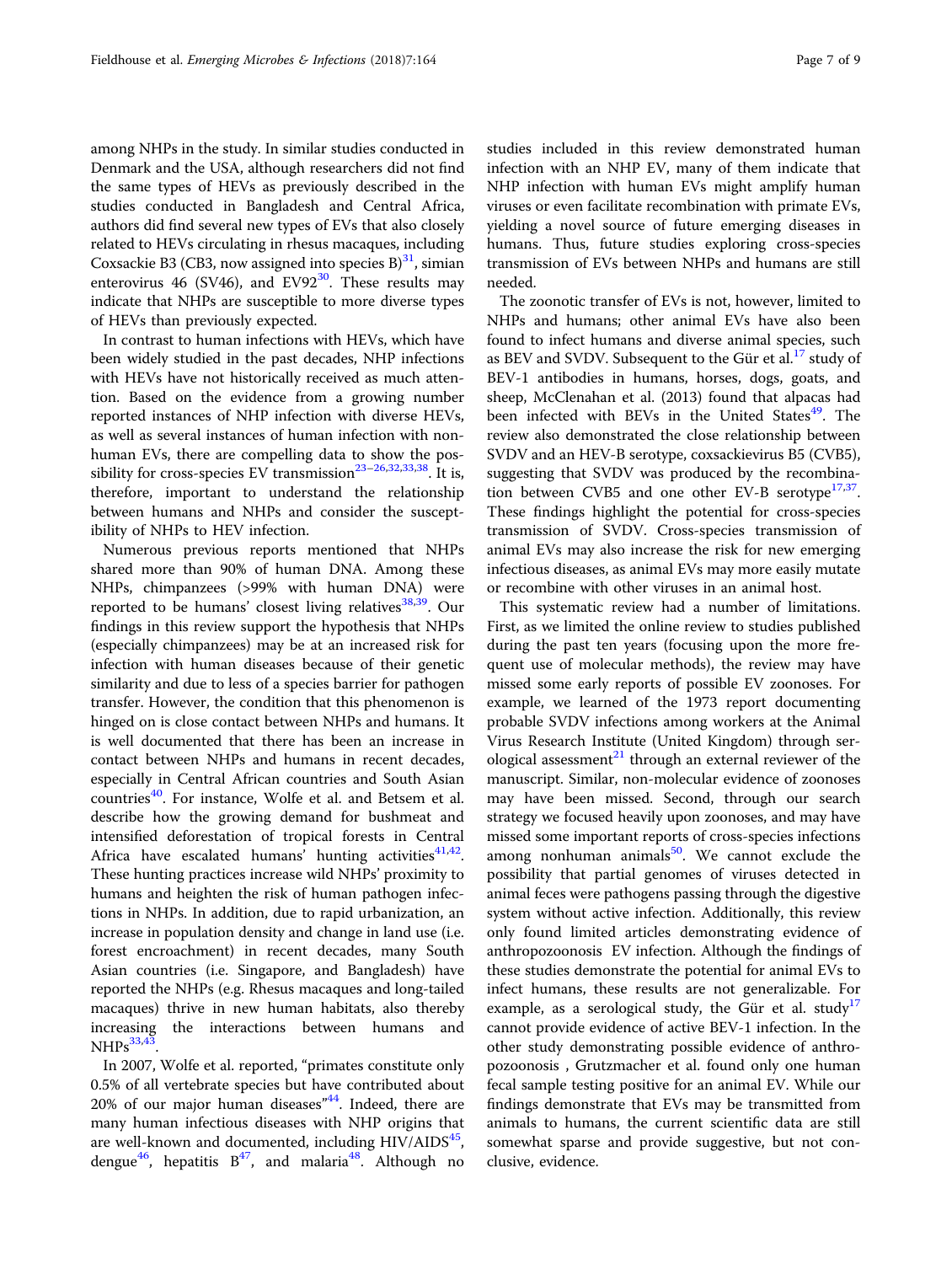<span id="page-7-0"></span>However, all of these findings convey an important message: the diversity of EVs and potential for crossspecies transmission of EVs between humans and animals should not be underestimated. Further surveillance for cross-species EV infections among both humans and animals seem warranted. By leveraging a One Health approach, veterinarians, epidemiologists, and public health stakeholders will most effectively be able to provide targeted surveillance for EVs circulating in humans and animals. We recognize the barriers to active surveillance for EVs, including access to timely diagnostic tests, crossreactivity in serology, and the limitations of primer-based molecular assays in detecting human as opposed to new animal EVs. As molecular diagnostic techniques continue to evolve, however, researchers may turn to more sensitive surveillance techniques, such as unbiased nextgeneration DNA sequencing as a solution to some of these hurdles.

#### Conclusions

This review found considerable molecular evidence supporting the occurrence of zooanthroponoses of EV infection, particularly among NHPs. While it is more limited, serological evidence of BEV-1 in humans and phylogenic evidence of an SVDV-like infection in a human fecal sample, demonstrate the possibility of anthropozoonotic transfer. From a One Health perspective, we must consider that anthropogenic factors such as deforestation combined with an overall global increase in industrialized animal production has led to intensified and more frequent interactions between humans and animals. In particular, should contact between humans and NHPs increase the risk of zoonotic transfer, active surveillance for EV infections will be increasingly important due to deforestation and the resulting trend of escalated interactions between wild primate populations and humans. Given our understanding of the possibility for zoonotic transfer, and the knowledge that zooanthroponotic transfer of EVs may commonly occur, surveillance for cross-species transmission of enteroviruses is recommended, regardless of the directionality of the transfer.

#### Acknowledgements

We wish to thank Dr. Dean Erdman, formerly of the US Centers for Disease Control and Prevention, for reviewing an earlier version of this manuscript. This systematic review was supported by Professor Gregory Gray's Duke Global Health Institute discretionary funding.

#### Author details

<sup>1</sup> Division of Infectious Disease and Global Health Institute, Duke University, Durham, NC 27710, USA. <sup>2</sup>Global Health Research Center, Duke Kunshan University, Kunshan 215316 Jiangsu, China. <sup>3</sup>Program in Emerging Infectious Diseases, Duke-National University of Singapore Medical School, Singapore 169857, Singapore

#### Conflict of interest

The authors declare that they have no conflict of interest.

#### Publisher's note

Springer Nature remains neutral with regard to jurisdictional claims in published maps and institutional affiliations.

Received: 20 April 2018 Revised: 13 August 2018 Accepted: 14 August 2018 Published online: 26 September 2018

#### References

- 1. Palacios, G. & Oberste, M. S. Enteroviruses as agents of emerging infectious diseases. J. Neurovirol. 11, 424–433 (2005).
- 2. Van Nguyen, D. et al. High rates of infection with novel enterovirus variants in wild populations of mandrills and other old world monkey species. J. Virol. 88, 5967–5976 (2014).
- 3. Alexander, J. J. P., Baden, L., Pallansch, M. A. & Anderson, L. J. Enterovirus 71 infections and neurologic disease—United States, 1977–1991. J. Infect. Dis. 169, 905–908 (1994).
- 4. Midgley, C. M. et al. Severe respiratory illness associated with enterovirus D68 -Missouri and Illinois, 2014. MMWR Morb. Mortal. Wkly. Rep. 63, 798-9 (2014).
- 5. Gorbalenya, C. L. & Alexander, E. Toward genetics-based virus taxonomy: comparative analysis of a genetics-based classification and the taxonomy of picornaviruses. J. Virol. 86, 3905–3915 (2012).
- 6. Zhu, L. et al. Identification of a novel enterovirus E isolates HY12 from cattle with severe respiratory and enteric diseases. PLoS ONE 9, e97730 (2014).
- 7. Anbalagan, S., Hesse, R. A. & Hause, B. M. First identification and characterization of porcine enterovirus G in the United States. PLoS ONE 9, e97517  $(2014)$
- 8. Nix, W. A., Jiang, B., Maher, K., Strobert, E., & Oberste, M. S. Identification of enteroviruses in naturally infected captive primates. J. Clin. Microbiol. 46, 2874–2878 <https://doi.org/10.1128/jcm.00074-08> (2008).
- 9. Woo, P. C. Y. et al. A novel dromedary camel enterovirus in the family Picornaviridae from dromedaries in the Middle East. J. Gen. Virol. 96, 1723–1731 (2015).
- 10. Lukashev, A. N. & Vakulenko, Y. A. Molecular evolution of types in non-polio enteroviruses. J. Gen. Virol. 98, 2968-2981 (2017).
- 11. Messenger, A. M., Barnes, A. N. & Gray, G. C. Reverse zoonotic disease transmission (zooanthroponosis): a systematic review of seldom-documented human biological threats to animals. PLoS ONE 9, e89055 (2014).
- 12. Rabozzi, G. et al. Emerging zoonoses: the "One Health Approach". Saf. Health Work **3**, 77–83 (2012).
- 13. Evans, B. & Leighton, F. A history of One Health. Rev. Sci. Tech. 33, 413-420 (2014).
- 14. Liu, W. et al. Co-circulation and genomic recombination of coxsackievirus A16 and enterovirus 71 during a large outbreak of hand, foot, and mouth disease in Central China. PLoS ONE 9, e96051 (2014).
- 15. Takahashi, S. et al. Hand, foot, and mouth disease in china: modeling epidemic dynamics of enterovirus serotypes and implications for vaccination. PLoS Med. 13, 2 (2016).
- 16. Wu, J., Liu, L., Wang, G. & Lu, J. One Health in China. Infect. Ecol. Epidemiol. 6, <https://doi.org/10.3402/iee.v6.33843> (2016).
- 17. Gür, S., Yapkiç, O. & Yilmaz, A. Serological survey of bovine enterovirus type 1 in different mammalian species in Turkey. Zoonoses Public Health 55, 106-111 (2008).
- 18. Taylor, M. W. et al. Bovine enterovirus-1: characterization, replication and cytopathogenic effects. J. Gen. Virol. 23, 173-178 (1974).
- 19. Grutzmacher, K. S. et al. Codetection of respiratory syncytial virus in habituated wild western lowland gorillas and humans during a respiratory disease outbreak. Ecohealth 13, 499–510 (2016).
- 20. Graves, J. H. Serological relationship of swine vesicular disease virus and Coxsackie B5 virus. Nature 245, 314–315 (1973).
- 21. Brown, F., Goodridge, D. & Burrows, R. Infection of man by swine vesicular disease virus. J. Comp. Pathol. **86**, 409-414 (1976).
- 22. Du, J. et al. Distribution and characteristics of rodent picornaviruses in China. Sci. Rep. 6, 34381 (2016).
- 23. Harvala, H. et al. Detection and genetic characterization of enteroviruses circulating among wild populations of chimpanzees in Cameroon: relationship with human and simian enteroviruses. *J. Virol.* 85, 4480-4486 (2011).
- 24. Sadeuh-Mba, S. A. et al. High frequency and diversity of species C enteroviruses in Cameroon and neighboring countries. J. Clin. Microbiol. 51, 759–770 (2013).